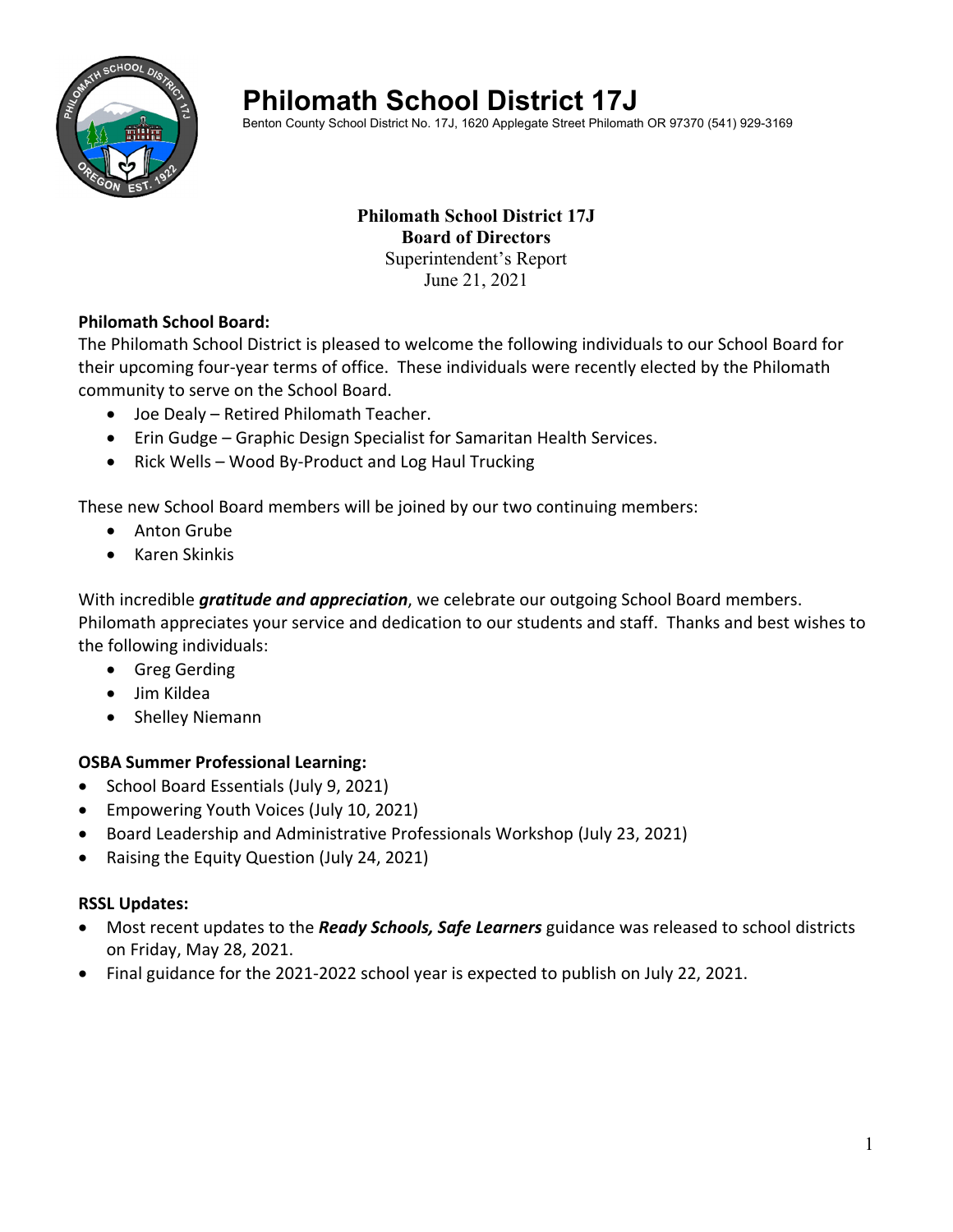Benton County Metrics:

| <b>Time Period</b>        | <b>Case Count</b> | <b>Cases per 100,000</b> | <b>Test Positivity</b> |
|---------------------------|-------------------|--------------------------|------------------------|
| 06/06/2021-06/19/2021     | 50                | 52.8                     | 1.8%                   |
| 05/30/2021-06/12/2021     | 45                | 47.5                     | 1.6%                   |
| 05/23/2021-06/05/2021     | 53                | 56.0                     | 1.9%                   |
| $05/16/2021 - 05/29/2021$ | 63                | 66.6                     | 2.0%                   |
| 05/09/2021-05/22/2021     | 114               | 120.4                    | 3.0%                   |
| 05/02/2021-05/15/2021     | 188               | 198.6                    | 3.7%                   |
| 04/25/2021-05/08/2021     | 205               | 216.6                    | 3.3%                   |
| $04/18/2021 - 05/01/2021$ | 201               | 212.3                    | 2.6%                   |
| $04/11/2021 - 04/24/2021$ | 179               | 189.1                    | 2.6%                   |
| 04/04/2021-04/17/2021     | 128               | 135.7                    | 2.6%                   |

- Winter sports will finish with showcase events this week  $(06/21 06/25)$ .
- Current teams in competition include the following winter sports:
	- o Basketball

o Wrestling

- o Swimming
- Girls Basketball Game, scheduled for Tuesday, June 22<sup>nd</sup>, will follow OSAA protocols only for players. Players and officials meeting CDC requirements for vaccination completion will not be required to wear face coverings during time on the court. Face coverings will be required by players when on the bench. (RSSL maintains the caveat that local school districts may maintain RSSL guidance for face coverings).
- Face covering requirements for additional high school basketball contests in 2020‐2021 are at the discretion of the host facility.

# **End‐of‐Year Updates:**

- Successful graduation ceremonies were held for our high schools:
	- $\circ$  Philomath High School honored 123 students on Saturday, June 5<sup>th</sup>.
	- $\circ$  Kings Valley Charter School honored 10 students on Saturday, June 12<sup>th</sup>.
- Rather than one, large district end-of-year event, celebrations took place with staff members in each individual school.
- COVID-19 Dashboard added to PSD website, listing weekly update of case counts in schools.

# **2021‐2022 Start of School Updates:**

- Guidance for opening public schools in the 2021‐2022 school year will not be formally available until at least mid‐July.
- PSD schools currently planning to open schools with a 'normal' schedule, returning to the pre‐COVID daily schedule—Plan A.
- "Plan B" will include adjustments that might be needed should physical distancing be a requirement for any of our schools.
- Final schedules will be shared by the district and individual schools in early August.
- Students wishing to return to in-person instruction in our classrooms will be able to return to their specific school.
- Students wishing to participate in online instruction will be enrolled at the Philomath Academy.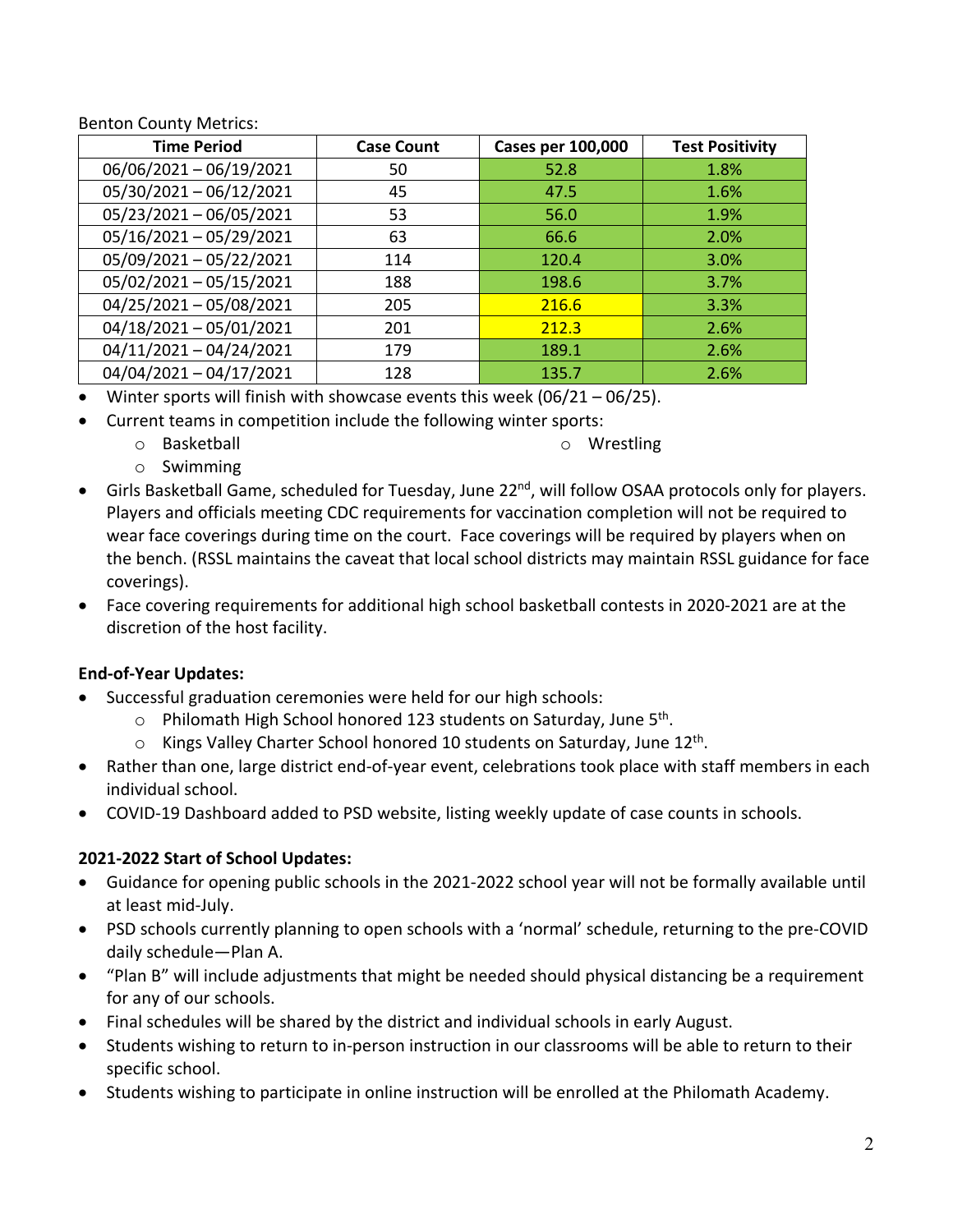- A survey will be e-mailed to families by the end of this week—no later than Friday, June  $25<sup>th</sup>$ —to request information about current plans for your child(ren) this fall. Survey results are not binding in any way.
- At this time, we do not know about possible requirement for the following:
	- o Face Covering;
	- o Physical Distance; and/or
	- o Cohort Groups.
- The district calendar for 2021‐2022 is now available on the PSD website. School is scheduled to begin for students on Tuesday, September 7, 2021.
- The weekly early release days, designed for staff professional learning, will be moved back to Friday.
- Current licensed position openings for the following:
	- o Art Education (Middle and High School);
	- o Elementary Teacher;
	- o Library Media Specialist;
	- o Music Teacher (Elementary and Middle School);
	- o Speech Language Pathologist; and
	- o Special Education Administrator.
- Current classified position openings for the following:
	- o Middle School Success Coach;
	- o Swimming Pool Supervisor; and
	- o Temporary Groundskeeper/ Maintenance.

# **COVID Vaccination Clinics:**

- The Benton County Health Department has asked to use the parking lot at Philomath High School to support a community mobile vaccination clinic for Benton County. Dates are as follows:
	- o July 6, 2021 (Tuesday) 4:00pm‐7:00pm
	- o July 27, 2021 (Tuesday) 4:00pm‐7:00pm
- Pfizer vaccine will be available (available for anyone age 12 or older).
- Remember that students age 15 and older do not need parental permission to receive vaccine. Please be sure to talk as a family about your choices and/or preferences).

# **Technology Updates:**

 Following approval at the April meeting of the Philomath School Board, installation of new intercom and bell systems has been completed for Clemens Primary School, Philomath Elementary School, and Philomath Middle School.

#### **Summer Session:**

| Date               | <b>Activity</b>                          |  |
|--------------------|------------------------------------------|--|
| June 14-25, 2021   | Credit Recovery (High School)            |  |
| August 2-27, 2021  | K-8 Enrichment                           |  |
|                    | (One-week opportunities)                 |  |
| August 2-27, 2021  | K-5 Literacy Camp                        |  |
| August 16-23, 2021 | Kindergarten Jump Start                  |  |
| <b>August TBD</b>  | Summer Bridge Program                    |  |
|                    | (8 <sup>th</sup> -9 <sup>th</sup> Grade) |  |